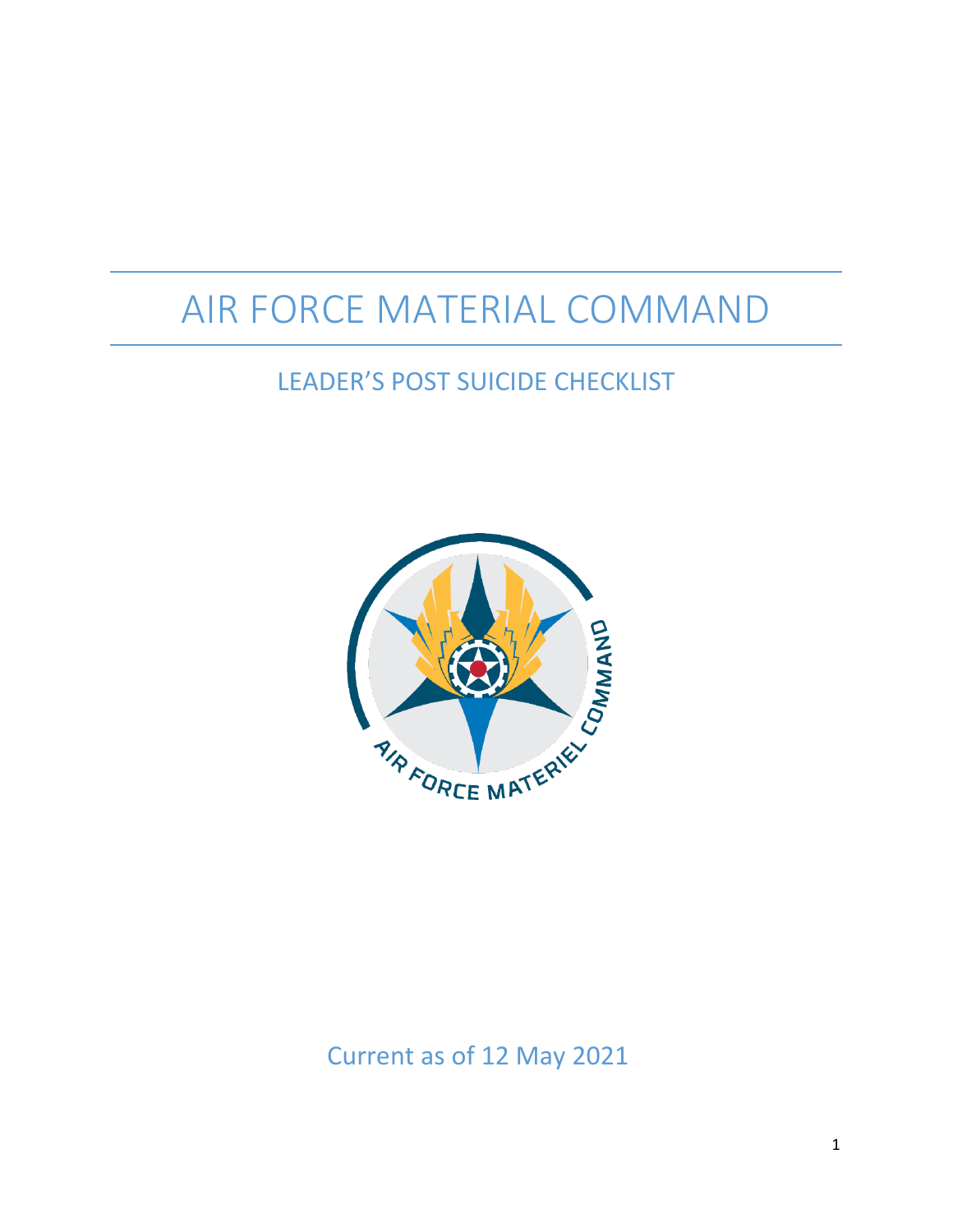#### **NOTE TO AFFECTED LEADER:**

Losing a unit member to death by suicide will have a significant impact on a unit. Before jumping right into taking action, it is important to pause and remember that you are not alone. Your Leadership, First Sergeant, and Installation Helping Agencies are available and willing to assist. Support services are available for you, your leadership team, and unit members.

Your role is critical in setting the tone for how the unit responds. The time period after a suicide death and the efforts to facilitate the healing of individuals, families, and units from the grief and distress of a suicide loss, as well the efforts to mitigate the negative aspects of exposure to suicide, is referred to as Postvention. Postvention efforts are intended to provide everyone who is exposed to a loss by suicide with compassionate, immediate and long-term support. These efforts are vital to comprehensive suicide prevention efforts. Postvention includes providing individual and collective opportunities for healthy grieving.

The AFMC Leader's Post Suicide checklist is designed to assist you as a guide in the necessary steps that will need to be taken in response to a suicide. This checklist is intended to augment any local policies. It incorporates "lessons learned" from leaders who have experienced suicide deaths in their unit.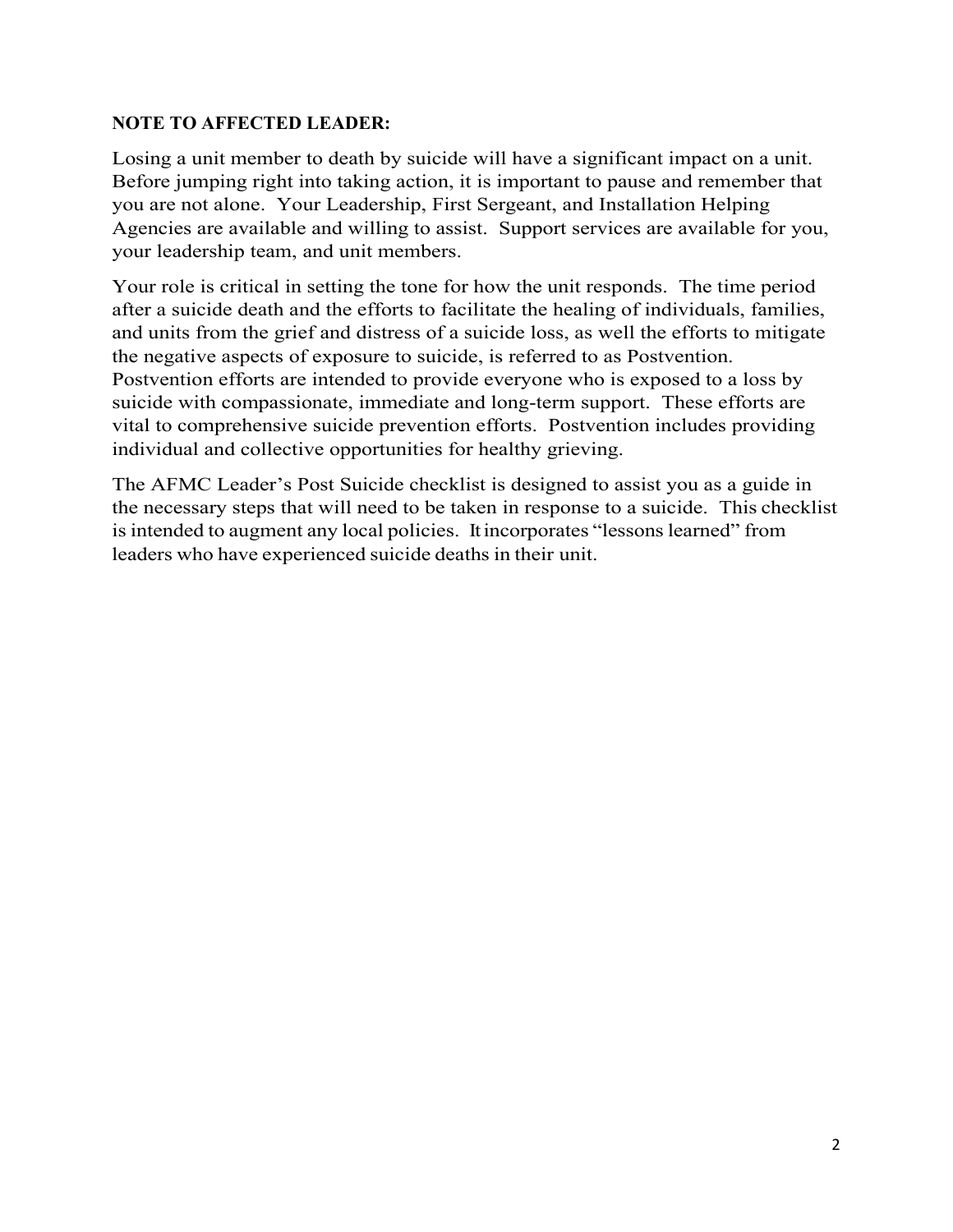# **Table of Contents**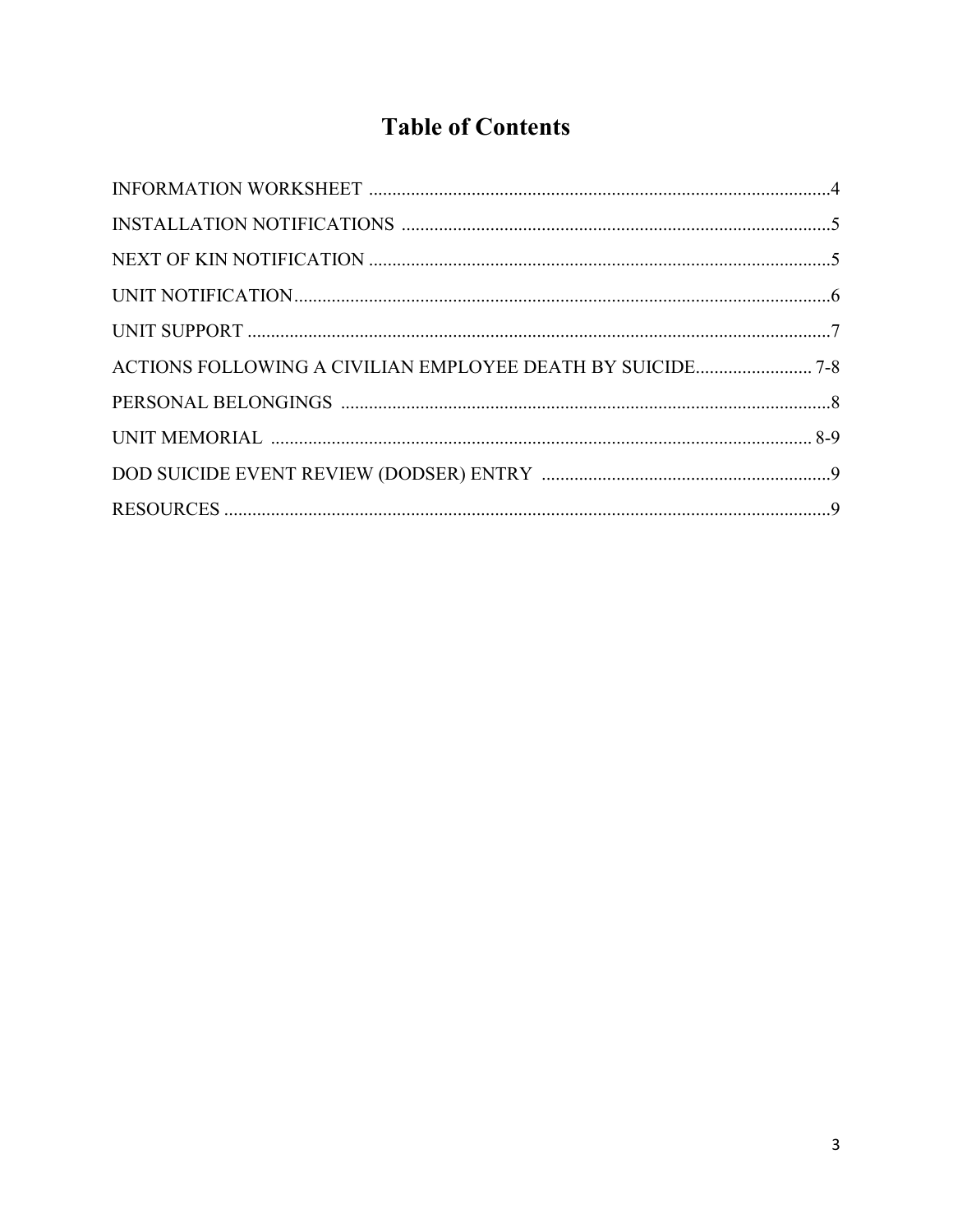### **INFORMATION WORKSHEET**

|                                                                     | When a suicide of a unit member is reported, document the information you are provided. |
|---------------------------------------------------------------------|-----------------------------------------------------------------------------------------|
| Name                                                                |                                                                                         |
| Age                                                                 |                                                                                         |
| Rank/Grade                                                          |                                                                                         |
| Organization                                                        |                                                                                         |
| Date/time of suicide                                                |                                                                                         |
| Name of Informant                                                   |                                                                                         |
| Phone # of Informant                                                |                                                                                         |
| Relationship to Deceased                                            |                                                                                         |
| Location                                                            |                                                                                         |
| Method                                                              |                                                                                         |
| Status of any bystanders                                            |                                                                                         |
| Was Next of Kin Notified                                            |                                                                                         |
| What information do they wish<br>to be shared with unit<br>members? |                                                                                         |
| Have arrangements been made?                                        |                                                                                         |
| Immediate Supervisor                                                |                                                                                         |
| Division/Branch Chief                                               |                                                                                         |
| Notes:                                                              |                                                                                         |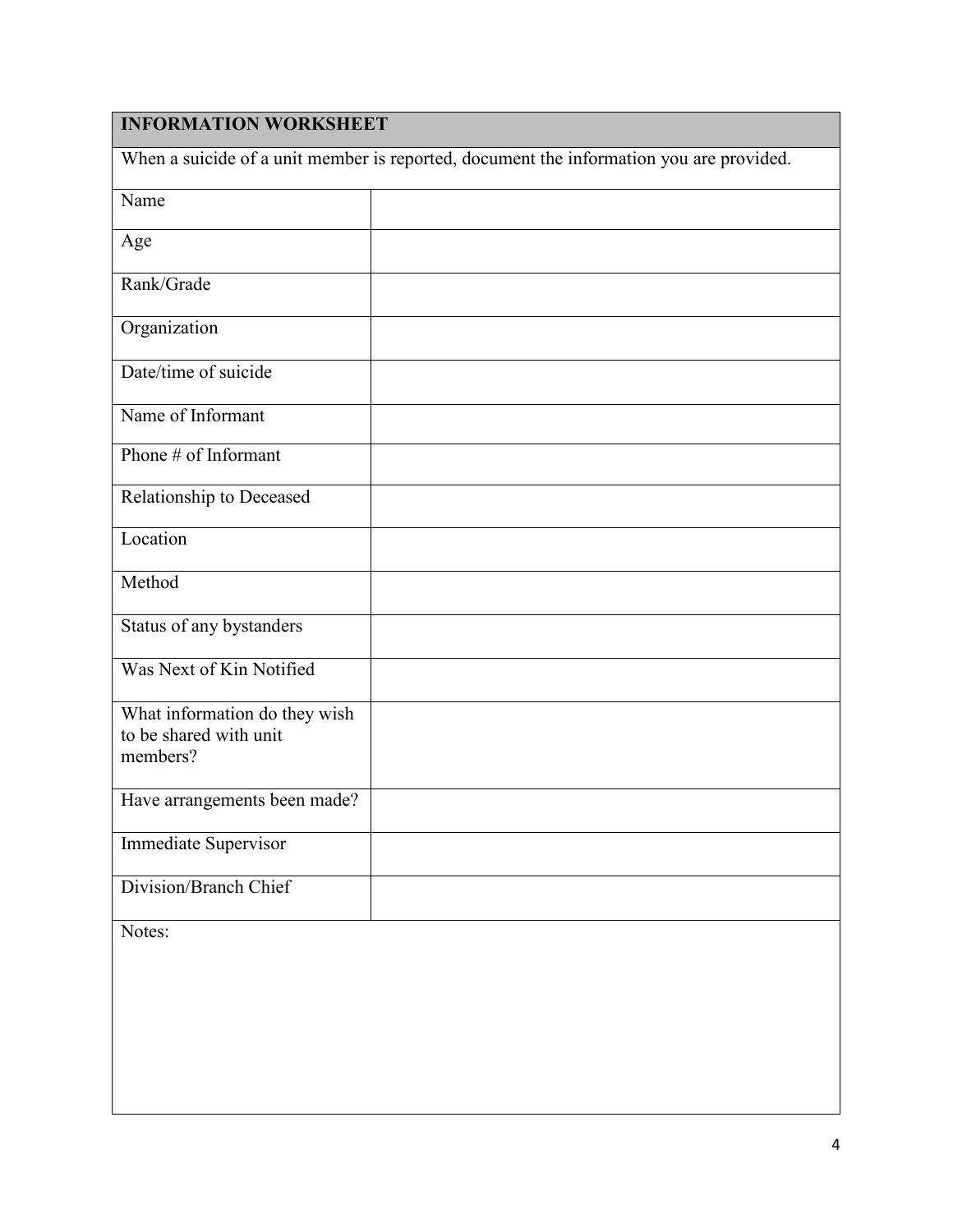| <b>INSTALLATION NOTIFICATIONS</b>                                                                                                                                                                                                                                                                                                                                                                                                                                                                                                |
|----------------------------------------------------------------------------------------------------------------------------------------------------------------------------------------------------------------------------------------------------------------------------------------------------------------------------------------------------------------------------------------------------------------------------------------------------------------------------------------------------------------------------------|
| Contact local law enforcement/Security Forces, AFOSI, and 911 (situation<br>dependent).                                                                                                                                                                                                                                                                                                                                                                                                                                          |
| AFOSI duty agent can be contacted after hours through the Law Enforcement<br>Desk or Command Post.<br>Do not disturb the scene.                                                                                                                                                                                                                                                                                                                                                                                                  |
| • If the suicide occurred on duty, contact the Judge Advocate and AFOSI to<br>validate who has jurisdiction of the scene and medical investigation.                                                                                                                                                                                                                                                                                                                                                                              |
| Notify the Installation Command Post (CP).<br>• CP will initiate Operational Reporting (OPREP) messages.<br>• CP will notify Installation Key Personnel such as: Installation Commander,<br>Mortuary Affairs, and OSI.                                                                                                                                                                                                                                                                                                           |
| Notify Chain of Command.                                                                                                                                                                                                                                                                                                                                                                                                                                                                                                         |
| Notify First Sergeant.                                                                                                                                                                                                                                                                                                                                                                                                                                                                                                           |
| Consult with the Disaster Mental Health (DMH) Team Chief.<br>The Command Post will make notification to the on-call DMH Team Chief.<br>The DMH Team Chief will:<br>a. Conduct a needs assessment<br>b. Provide a review of available support services offered by various<br>Installation Helping Agencies (i.e. Mental Health, Chaplain, Airman and<br>Family Readiness, Military Family Life Counselor, Employee Assistance<br>Program, and the Violence Prevention Integrator)<br>c. Coordinate the necessary support services |
| <b>NEXT OF KIN NOTIFICATION</b>                                                                                                                                                                                                                                                                                                                                                                                                                                                                                                  |
| For suicide of a <i>military member</i> , contact the Casualty Assistance Office (CAO).<br>The Casualty Assistance Representative (CAR) will review Casualty<br>Assistance services and provide a briefing on managing casualty affairs<br>IAW with AFI 36-3002.<br>The Installation Commander or office designee makes notification if NOK is<br>in local area. The CAR can assist.                                                                                                                                             |
| For suicide of a civilian employee, contact Civilian Personnel Flight (CPF)<br>If initial NOK notification is required, the CPF will help coordinate<br>notification.                                                                                                                                                                                                                                                                                                                                                            |
| Non-Traditional families (fiancé's, girlfriends, boyfriends)                                                                                                                                                                                                                                                                                                                                                                                                                                                                     |
| NOK notifications are provided to NOK listed on either the Service Member's<br>Record of Emergency Data (DD Form 93) or the civilian employee's official<br>forms on file.                                                                                                                                                                                                                                                                                                                                                       |
| Contact either the CAR or CPF for guidance on notifications of all others                                                                                                                                                                                                                                                                                                                                                                                                                                                        |
| NOK Notification was made by:                                                                                                                                                                                                                                                                                                                                                                                                                                                                                                    |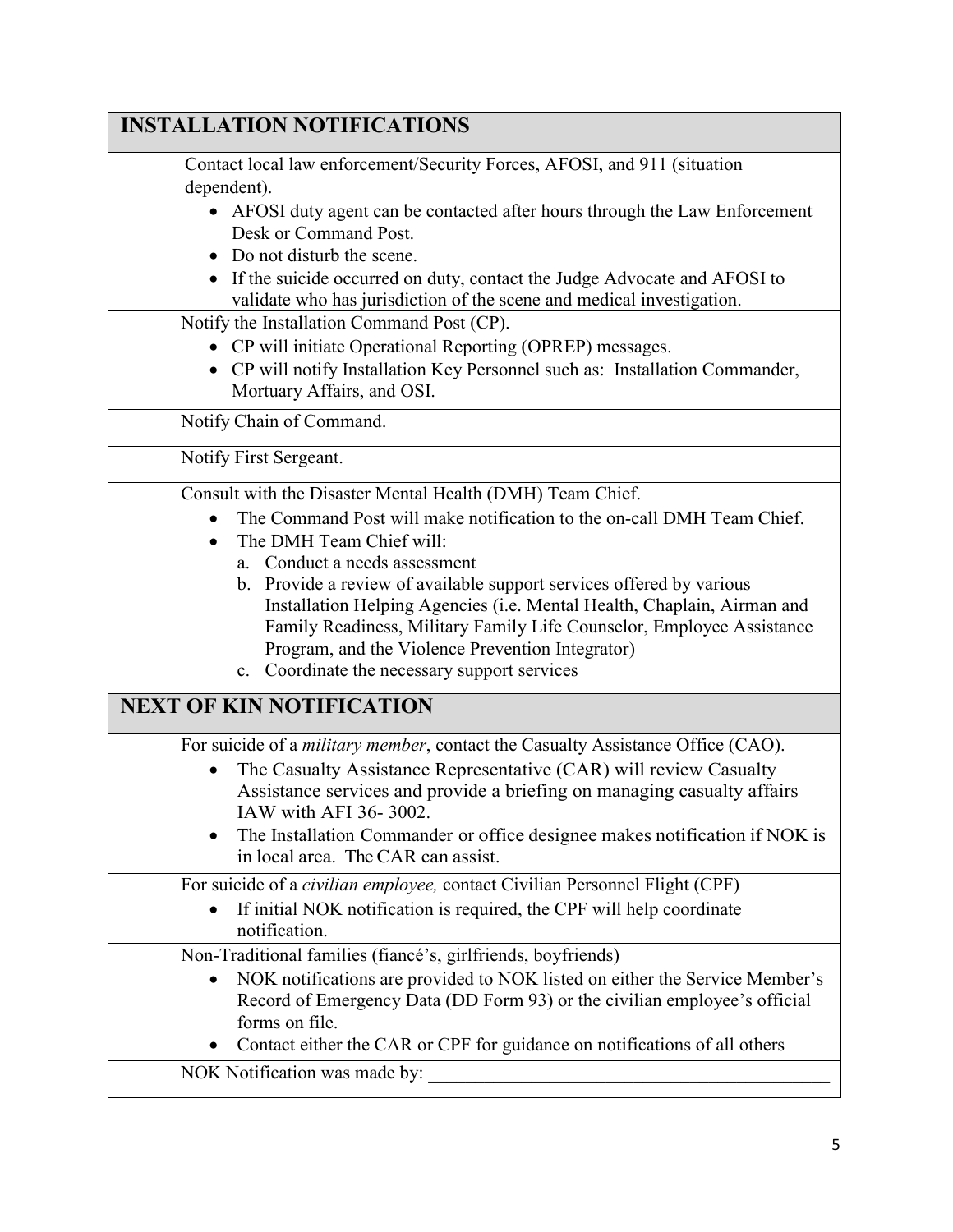# **UNIT NOTIFICATION**

Recognize information may spread quickly, so informing the unit in a timely manner is necessary. Timely and accurate information briefs can help dispel possible rumors. It is important to protect and respect the privacy of the deceased unit member and their loved ones during the death notification. Leaders are critical in setting the tone for how the unit responds to the suicide.

Note: If time allows, it is recommended to provide the initial notification to the decedent's immediate co-workers prior to informing the unit.

| Prepare announcement to unit and co-workers.                                                                         |
|----------------------------------------------------------------------------------------------------------------------|
| Consult with DMH Team Chief or on-call Mental Health provider to prepare                                             |
| announcement to unit and coworkers.                                                                                  |
| Consult with Public Affairs regarding public statements about the suicide.                                           |
| Refer to the Public Affairs Guidance for Suicide Prevention (Note: Your local                                        |
| Violence Prevention Integrator (VPI) can provide you a copy).                                                        |
| Consider having DMH Team member present when you make initial announcement to                                        |
| work site with a balance of "need to know" and rumor control. Listed below are                                       |
| recommendations to follow:                                                                                           |
| State it was a suicide or reported suicide.<br>$\bullet$                                                             |
| Avoid announcing specific details of the suicide.<br>$\bullet$                                                       |
| Announce location of suicide as having occurred either on-base or off-base.<br>$\bullet$                             |
| Do not mention method of suicide completion.<br>$\bullet$                                                            |
| Do not announce who found the body.<br>$\bullet$                                                                     |
| Do not state whether or not a note was left.<br>$\bullet$                                                            |
| Do not make any statements as to why the member may have decided to take<br>$\bullet$                                |
| their life by suicide.                                                                                               |
| Avoid glorifying/idealizing the deceased or conveying the suicide is different<br>$\bullet$<br>from any other death. |
| Express sadness at the Air Force's loss and acknowledge the grief of the<br>$\bullet$                                |
| survivors.                                                                                                           |
| Emphasize that alternatives to suicide are readily available.<br>$\bullet$                                           |
| Reinforce that support from Helping Agencies is available and encourage<br>$\bullet$                                 |
| personnel to seek assistance when distressed.                                                                        |
| Express sadness that the Airman did not recognize that help was available.<br>$\bullet$                              |
| Encourage Wingmen to be attuned to those who may be grieving or having a<br>$\bullet$                                |
| difficult time following the suicide, especially those close to the deceased.                                        |
| Provide a brief reminder of warning signs of distress.<br>$\bullet$                                                  |
| After the death announcement is made to the work center, follow up your comments in                                  |
| an e-mail provided to the unit.                                                                                      |
| Restate the themes noted above.<br>$\bullet$                                                                         |
| Include a listing of support available (i.e. Mental Health, Chaplain, Military<br>$\bullet$                          |
| Family Life Counselor, Employee Assistance Program, etc.).                                                           |
| Sample e-mail notifications for unit members are available at:                                                       |
| https://www.resilience.af.mil/postvention-tools/                                                                     |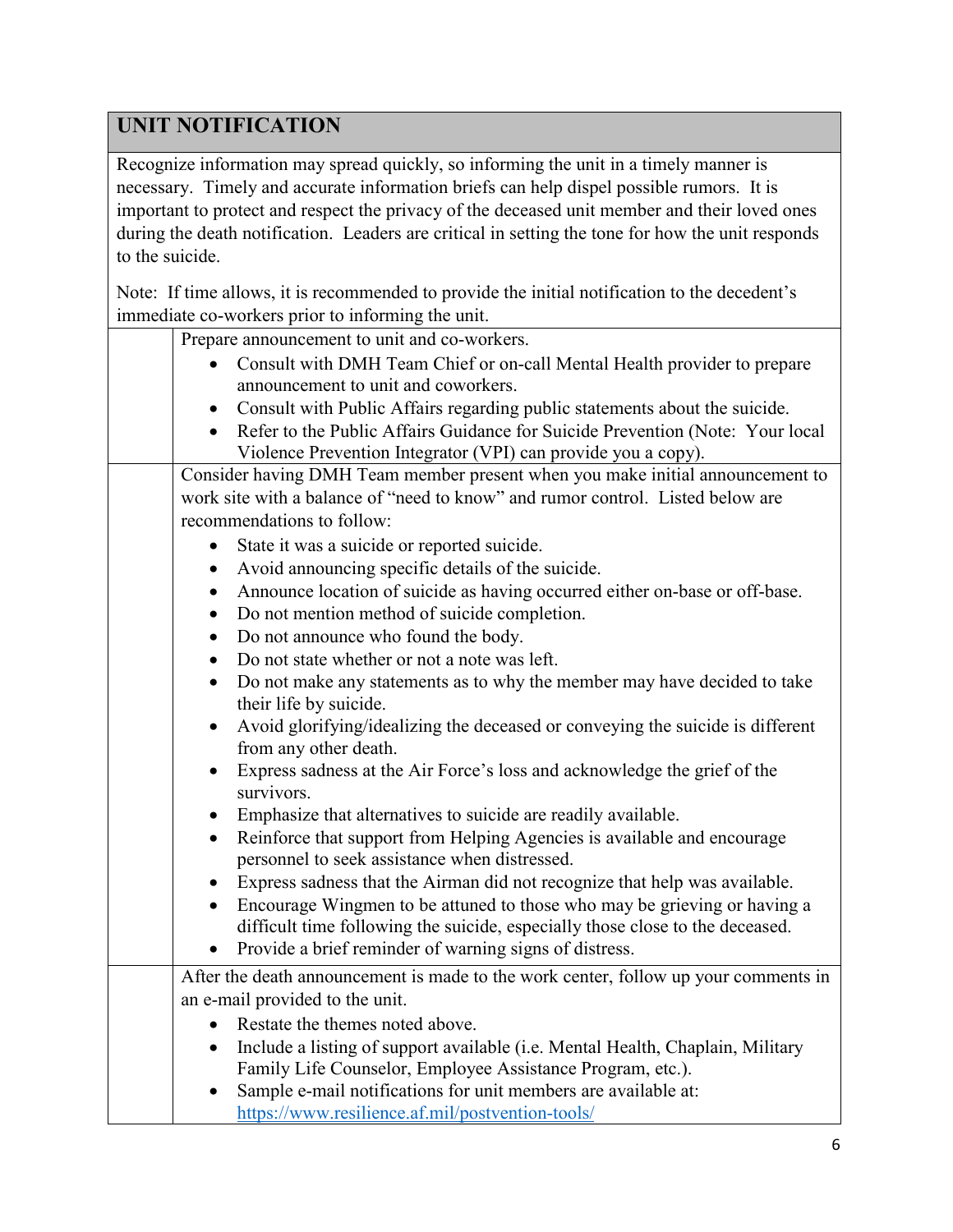## **UNIT SUPPORT**

The DMH Team can coordinate support which includes offering individual and group counseling or coordinating a grief/loss support group for unit members.

| Refer grieving employees to available Installation Helping Agencies for support.<br>For Military beneficiaries consider Mental Health, Chaplain, Airman &<br>Family Readiness, and Military One Source (1-800-342-9647).<br>For civilians employees consider Employee Assistance Program (EAP)<br>$\bullet$<br>(1-866-580-9078) or Airman & Family Readiness.<br>If non-beneficiaries (i.e., extended familymembers, fiancé or<br>$\bullet$<br>boy/girlfriends) are struggling and asking for help, refer them to<br>community-based services and/or discuss options with the DMH Team<br>Chief. |
|--------------------------------------------------------------------------------------------------------------------------------------------------------------------------------------------------------------------------------------------------------------------------------------------------------------------------------------------------------------------------------------------------------------------------------------------------------------------------------------------------------------------------------------------------------------------------------------------------|
| Increase unit leadership team presence in the work area immediately following the                                                                                                                                                                                                                                                                                                                                                                                                                                                                                                                |
| death announcement and decrease that over the next 30 days to a tempo you find                                                                                                                                                                                                                                                                                                                                                                                                                                                                                                                   |
| appropriate.                                                                                                                                                                                                                                                                                                                                                                                                                                                                                                                                                                                     |
| Unit leadership should engage informally with personnel and communicate<br>messages of support and information.                                                                                                                                                                                                                                                                                                                                                                                                                                                                                  |
| For ongoing support you can consult with the Installation Community Support                                                                                                                                                                                                                                                                                                                                                                                                                                                                                                                      |
| Coordinator (CSC) to explore additional resources overtime.                                                                                                                                                                                                                                                                                                                                                                                                                                                                                                                                      |
| Anniversaries of suicides (1 moth, 6 months, 1 year, etc.) are periods of                                                                                                                                                                                                                                                                                                                                                                                                                                                                                                                        |
| increased risk.                                                                                                                                                                                                                                                                                                                                                                                                                                                                                                                                                                                  |
| • Promote healthy behaviors and the Wingman concept during these periods.                                                                                                                                                                                                                                                                                                                                                                                                                                                                                                                        |
|                                                                                                                                                                                                                                                                                                                                                                                                                                                                                                                                                                                                  |
| <b>ACTIONS FOLLOWING A CIVILIAN EMPLOYEE DEATH BY SUICIDE</b>                                                                                                                                                                                                                                                                                                                                                                                                                                                                                                                                    |
| Notify the Installation Civilian Personnel Flight (CPF) and provide the following information:                                                                                                                                                                                                                                                                                                                                                                                                                                                                                                   |
| Commander/Director's name and phone number                                                                                                                                                                                                                                                                                                                                                                                                                                                                                                                                                       |
| First level supervisor's name and phone number                                                                                                                                                                                                                                                                                                                                                                                                                                                                                                                                                   |
| Organization                                                                                                                                                                                                                                                                                                                                                                                                                                                                                                                                                                                     |
| Deceased employee's name<br>٠                                                                                                                                                                                                                                                                                                                                                                                                                                                                                                                                                                    |
| Date, time and place of death<br>٠                                                                                                                                                                                                                                                                                                                                                                                                                                                                                                                                                               |
| Cause of death                                                                                                                                                                                                                                                                                                                                                                                                                                                                                                                                                                                   |
| Name and relationship of person providing notification of death                                                                                                                                                                                                                                                                                                                                                                                                                                                                                                                                  |
| Name, phone number, and address of next of kin (NOK) on file                                                                                                                                                                                                                                                                                                                                                                                                                                                                                                                                     |
| CPF will notify AFPC's Benefits and Entitlements Servicing Team (BEST) and a                                                                                                                                                                                                                                                                                                                                                                                                                                                                                                                     |
| BEST representative will:                                                                                                                                                                                                                                                                                                                                                                                                                                                                                                                                                                        |
| Contact NOK by phone (this is after the Initial NOK notification has been<br>$\bullet$<br>made, if required)                                                                                                                                                                                                                                                                                                                                                                                                                                                                                     |
| Provide survivor benefits letter and claim forms<br>$\bullet$                                                                                                                                                                                                                                                                                                                                                                                                                                                                                                                                    |
| Provide advisory services and survivor annuity computations.<br>٠                                                                                                                                                                                                                                                                                                                                                                                                                                                                                                                                |
| Process death claim forms<br>Input personnel actions into the Defense Civilian Personnel Data System                                                                                                                                                                                                                                                                                                                                                                                                                                                                                             |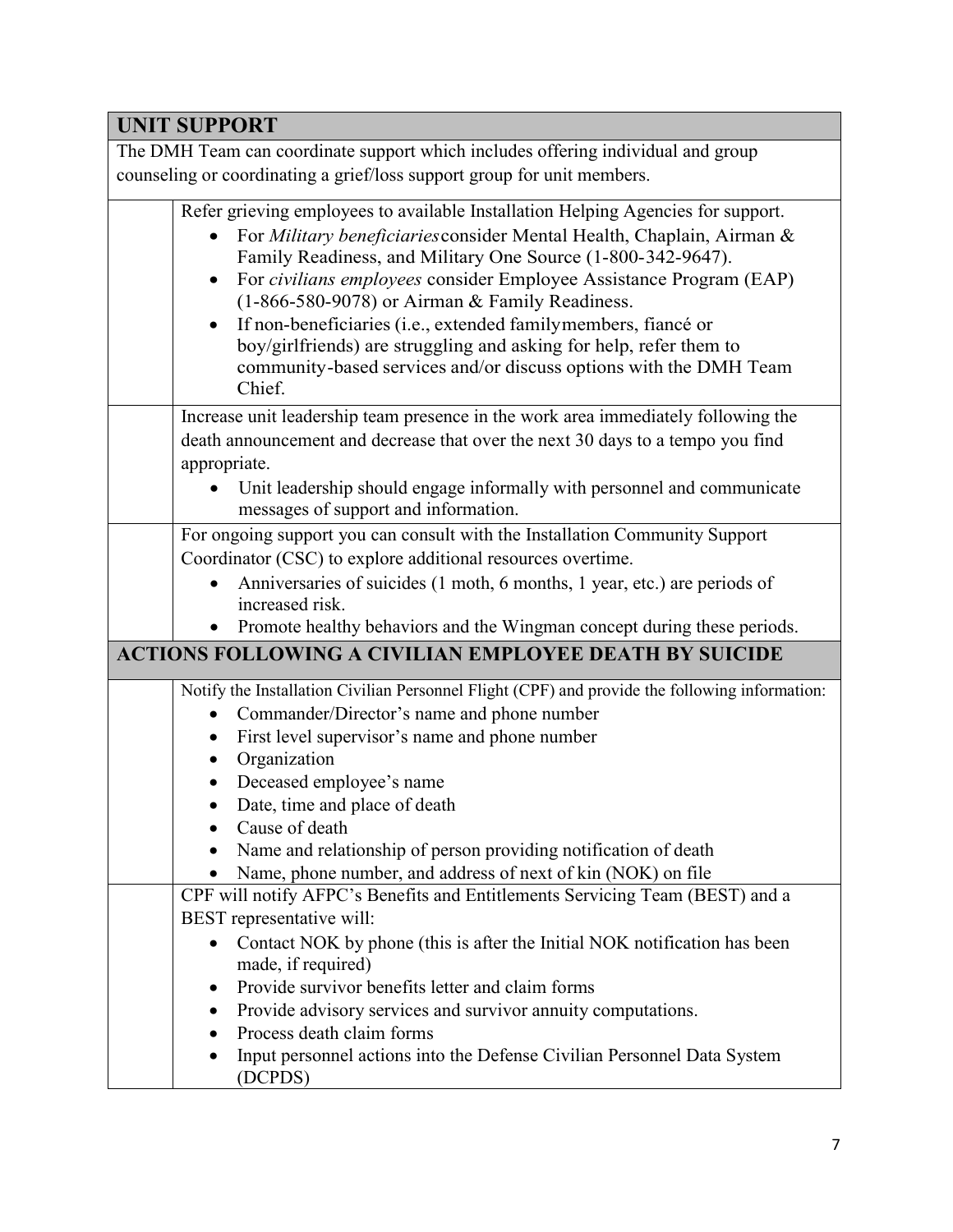|           | Notify the Office of Personnel Management (OPM) of death-in-service via<br>email link on OPM web site |
|-----------|-------------------------------------------------------------------------------------------------------|
|           | Forward appropriate package to Defense Finance and Accounting Service                                 |
|           | (DFAS), OPM, In-turn                                                                                  |
|           |                                                                                                       |
|           | NOTE: BEST will contact the NOK on file. NOK may contact BEST at their                                |
|           | convenience at the toll free number 1-800-525-0102 or commercial (210) 525-0102.                      |
|           | Certify the time and attendance in the Automated Time Attendance and Production                       |
| death.    | System (ATAAPS) as soon as possible on the first work day after the employee's                        |
|           |                                                                                                       |
|           | Save a copy of the employee's Electronic Record (to include any disciplinary actions).                |
|           | Save a copy of the employee's current pay records and leave balances (annual and sick                 |
| leave).   |                                                                                                       |
|           | PERSONAL BELONGINGS                                                                                   |
|           | Discuss with NOK the process for claiming deceased employee's personal items.                         |
|           | Arrange for delivery or pick-up of items at an appropriate time within a<br>reasonable period.        |
|           | Conduct a search of the employee's work area to secure all personal possessions                       |
|           | (AFI 34-501, Mortuary Affairs Program).                                                               |
|           | Complete the Record of Personal Effects of Believed to be Deceased Form<br>$(DD-1076).$               |
|           | Obtain signature and provide a copy to the NOK.                                                       |
|           | UNIT SPONSORED MEMORIAL SERVICES                                                                      |
|           |                                                                                                       |
|           | Consult with the Chaplain regarding coordination for a Unit Sponsored Memorial Service.               |
|           | Memorial services are important opportunities to foster resilience by helping survivors               |
|           | understand, heal and move forward in as healthy a manner as possible.                                 |
|           | Guidance on memorials can be found in the Postvention Toolkit at the following                        |
| location: |                                                                                                       |
|           | https://www.resilience.af.mil/postvention-tools/                                                      |
|           | Keep in mind that a memorial is different than a funeral. The goal of a memorial is to:               |
|           | Comfort the grieving.                                                                                 |
|           | Help survivors deal with guilt.                                                                       |
|           | Help survivors with anger.                                                                            |
|           | Encourage Airmen/family members to seek help.                                                         |
|           | Prevent "copycat" suicides.                                                                           |
|           | Public communication after a suicide, including a memorial service, has the potential                 |
|           | to either increase or decrease the suicide risk of those receiving the communication.                 |
|           | The following are recommendations to keep in mind:                                                    |